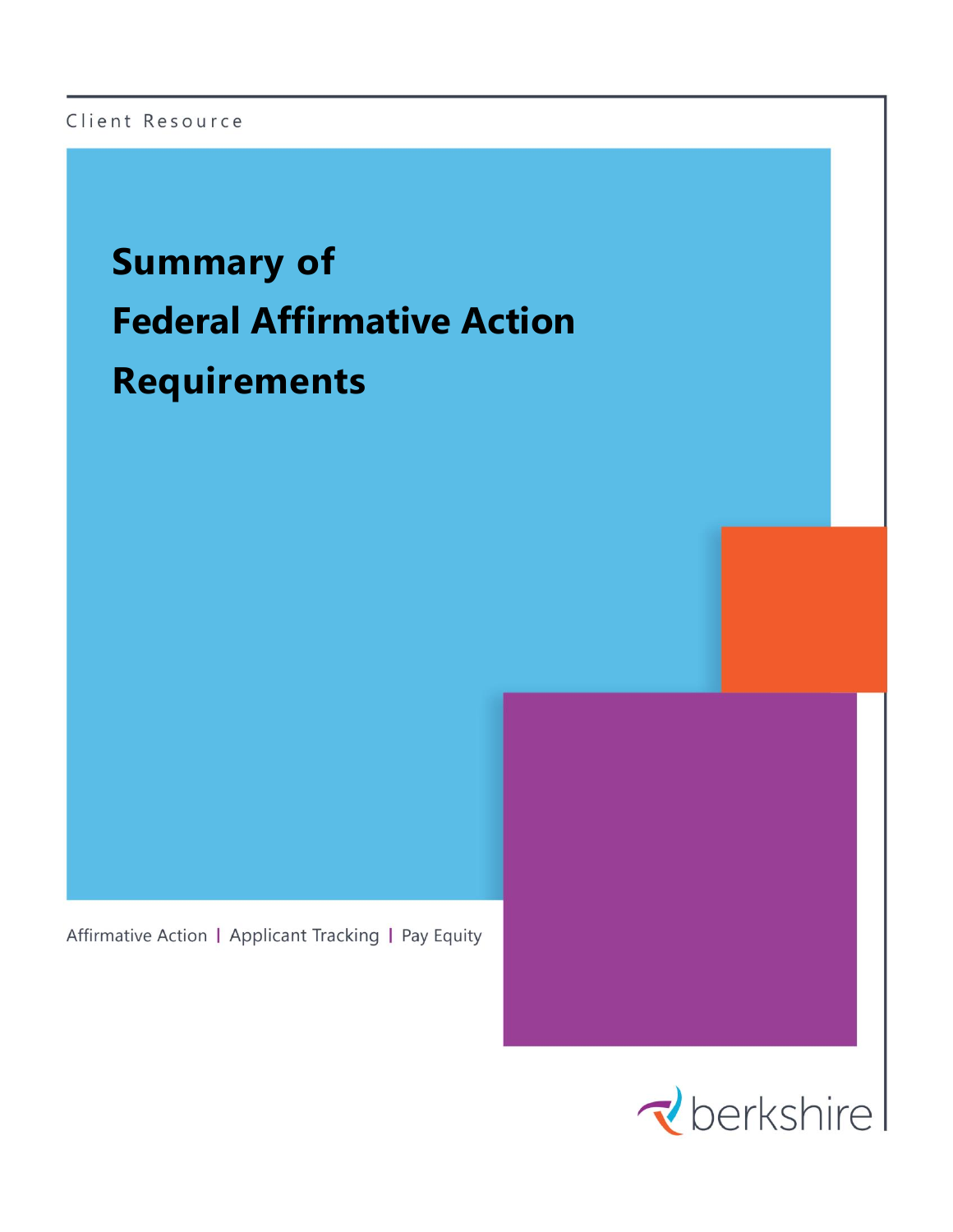## **Are You a "Covered" Federal Contractor?**

When you become a federal contractor or subcontractor, or a qualifying bank or higher educational institution, you may be subject to the nondiscrimination and affirmative provisions of Executive Order 11246, Section 503 of the Rehabilitation Act of 1973, and the Vietnam Era Veterans' Readjustment Assistance Act of 1974 (VEVRAA), among other laws. Your first step should be to review the regulations and determine whether the federal contract(s) or subcontract(s) you hold are subject to these provisions. The regulations can be found on the Department of Labor's Office of Federal Contract Compliance Programs' (OFCCP) [website.](http://www.dol.gov/ofccp/index.htm) OFCCP is the government agency responsible for the enforcement of these laws. You may also visit the OFCCP's elaws advisor for a step-by-step guide to determining your status as a federal contractor.

Executive Order 11246 prohibits federal contractors, subcontractors, and federally-assisted construction contractors and subcontractors with contracts that exceed \$10,000, from discriminating in employment decisions on the basis of sex, sexual orientation, gender identity, race, color, religion, or national origin. It also requires covered contractors to take affirmative action to ensure equal opportunity is provided in all aspects of their employment. Covered supply & service contractors holding a contract of \$50,000 or more must prepare a written annual affirmative action plan under EO 11246.

The Rehabilitation Act of 1973, Section 503, requires employers with federal contracts or subcontracts that exceed \$15,000, including construction contractors, to ensure nondiscrimination in employment on the basis of disability and take affirmative action to hire, retain, and promote Individuals with Disabilities (IWDs). Covered contractors holding a contract of \$50,000 or more must prepare a written annual affirmative action plan for individuals with disabilities.

VEVRAA requires federal contractors and subcontractors with contracts or subcontracts of \$150,000 or more, including construction contractors, to ensure nondiscrimination in employment on the basis of Protected Veteran (PV) status and take affirmative action to employ and advance in employment Disabled Veterans, Active Duty or Wartime Campaign Badge Veterans, Armed Forces Service Medal Veterans, and Recently Separated Veterans (those discharged from the Service in the past three years). Covered contractors holding a contract of \$150,000 or more must prepare a written annual affirmative action plan for protected veterans.

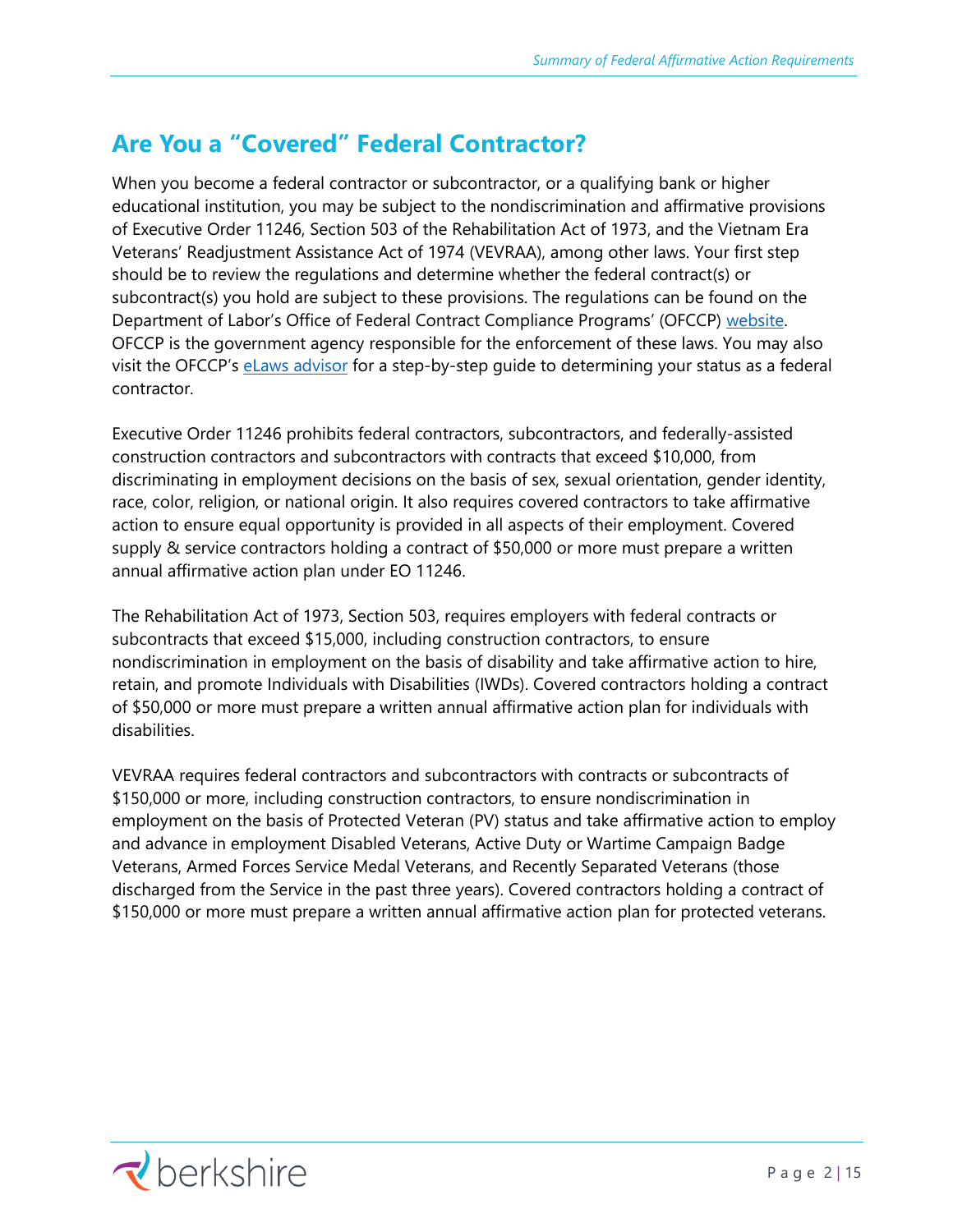## **Now that you have determined your status, what does this mean for your organization and your HR department?**

### *Preparing Your Organization for Compliance*

Once you determine you are a federal contractor or subcontractor, your next step is to ensure your organization's compliance with the requirements for each law. This document is designed to give you an overview of federal affirmative action requirements and provide you with our compliance recommendations. More detailed information regarding each of the requirements can be found at the links below, or on OFCCP's website.

As you can see from the compliance checklist below, covered federal contractors have detailed recordkeeping obligations and must perform annual analyses of their personnel activity, including hiring, promotions, terminations, and compensation systems. Companies have the option of conducting the necessary analyses and reports internally, or with outside assistance. If you have limited resources or knowledge of affirmative action and related regulations, our recommendation is to obtain guidance. Since these laws can be complex, expert interpretation is often needed.

### *Affirmative Action Compliance Checklist*

### **□ Appoint an Affirmative Action Officer**

Your first step should be to appoint an Affirmative Action Officer. This person will have primary responsibility for managing and implementing the affirmative action program (AAP).

### **□ Assign overall responsibility**

While typically the AA Officer is responsible for management and implementation of your AAP, overall responsibility should be assigned to a higher-level executive, such as the President/CEO of your organization.

### **□ Solicit voluntary self-identification information of applicants and employees**

- o Applicants—Pre-offer: As soon as the job seeker meets the definition of an applicant
	- Invite applicants to self-identify race/ethnicity, gender, Protected Veteran (PV) and Individual with Disability (IWD) status.
- o Applicants—Post-offer: After a job offer has been made, but before an individual begins working
	- Invite these applicants to self-identify as a PV and as an IWD.

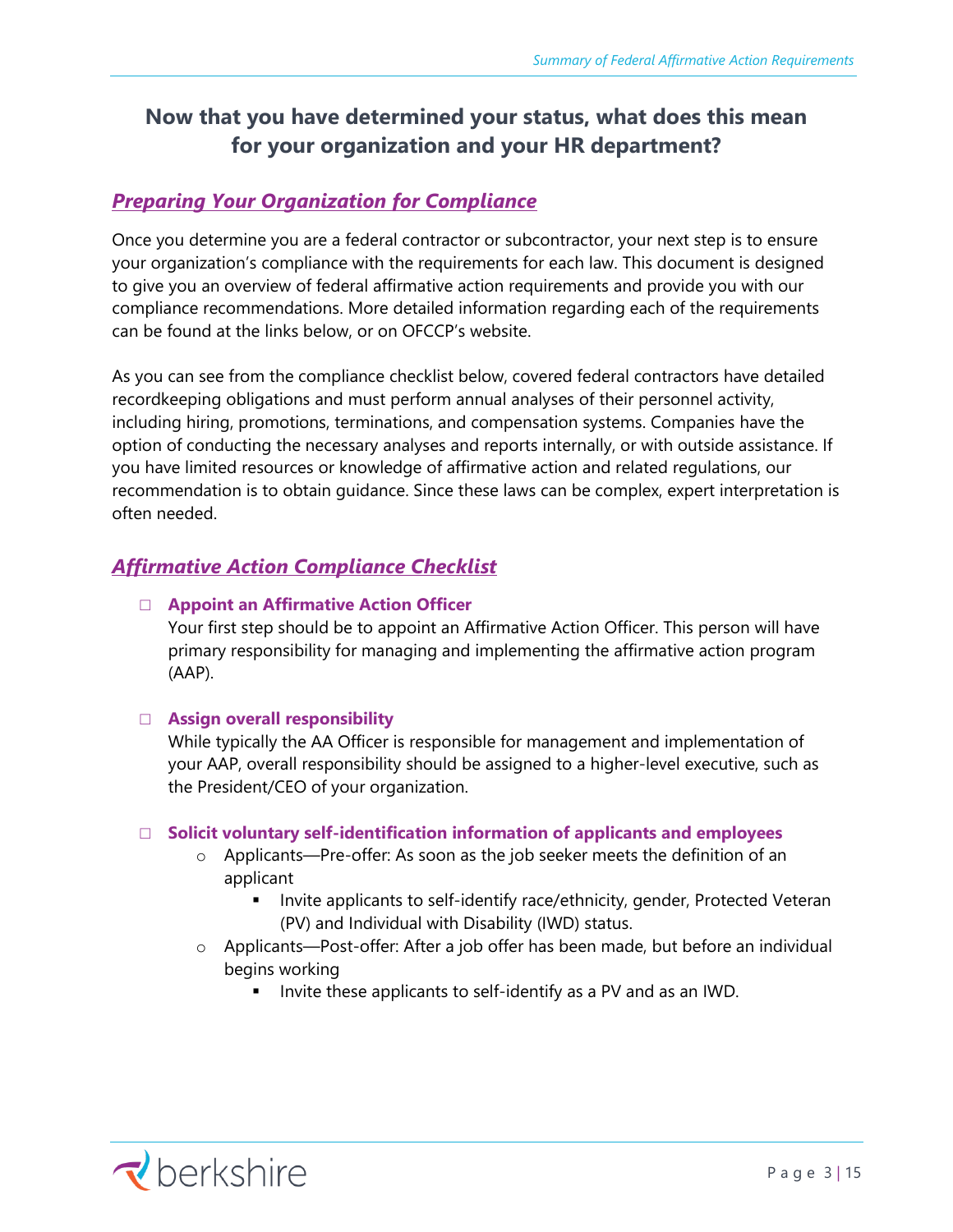- o All Employees:
	- You must maintain race/ethnicity and gender information for each employee in your workforce in order to complete required EEO reporting. If employees refuse to voluntarily self-identify their race/ethnicity or gender, contractors are to use visual identification or other employment records.
	- Within the first year of coverage under the 503 regulations—offer all employees the opportunity to voluntarily self-identify as an IWD.
	- Every five years thereafter, offer employees the opportunity to voluntarily self-identify as an IWD.
	- At least once between each five-year solicitation, remind employees they may voluntarily self-identify as an IWD at any time during their employment.
	- When resurveying your workforce for IWD information, consider providing employees with the opportunity to update their race/ethnicity, gender, and PV status.



## **Collecting Voluntary Self-Identification Information**

During an OFCCP compliance review, you may be asked to provide a copy of your selfidentification form(s) and to explain the process you use to solicit voluntary selfidentification from applicants and employees.

- o All self-identification forms must be maintained separately from other applicant or employee information.
- o Any self-identification forms should indicate that submission of the requested information is voluntary, that failure to provide such information will not subject an individual to adverse treatment, and that any information provided will be maintained confidentially and used only in ways that are consistent with applicable law.
- o An OMB-approved form must be used to solicit disability status information. OFCCP has developed sample forms to collect race/ethnicity, gender, and PV status information.
- o Contractors should collect race/ethnicity information using the same categories on the EEO-1 report.
- $\circ$  Contractors may, but are not required to, collect the specific PV category to which an individual belongs.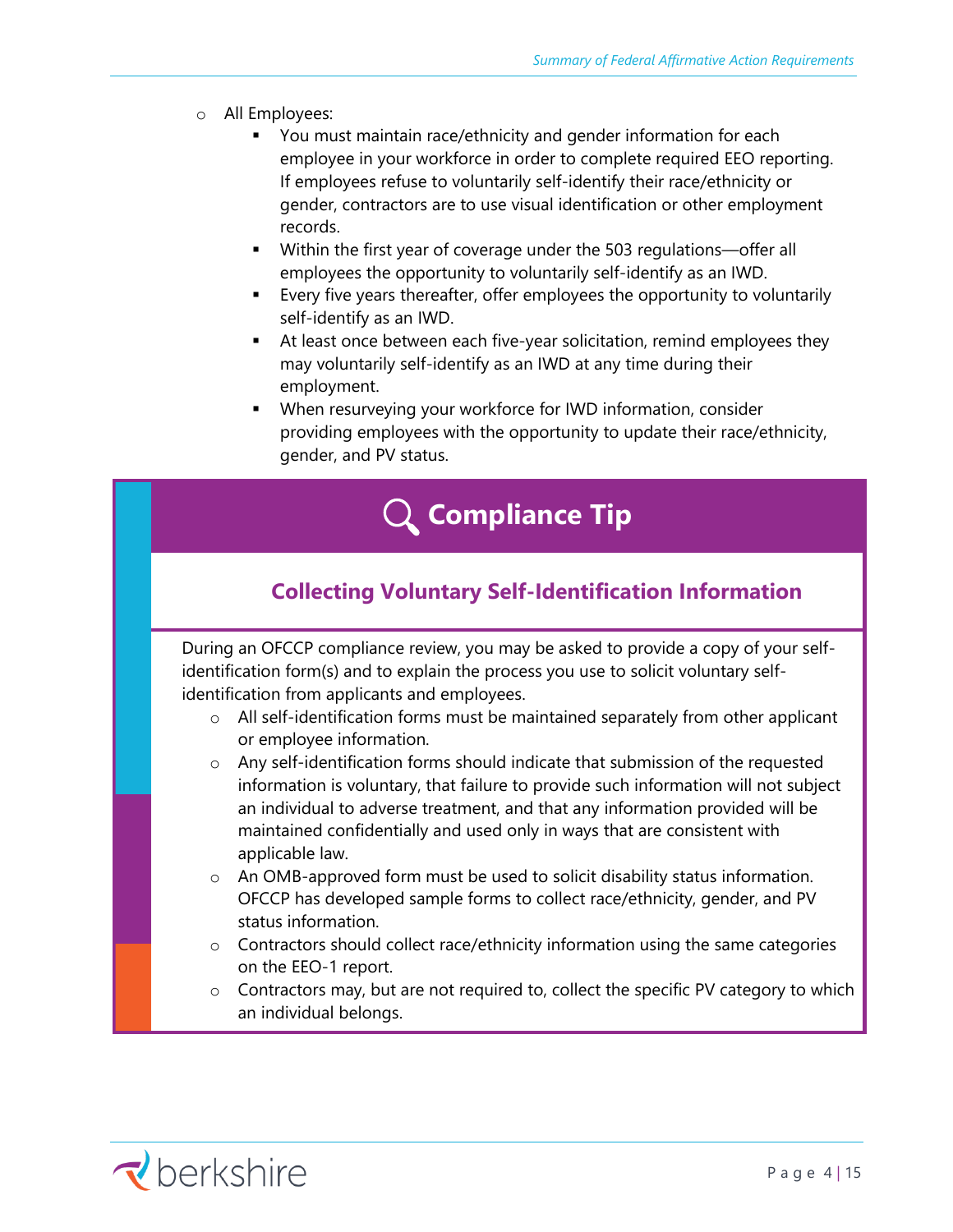### □ **Maintain accurate personnel transaction records**

- o Accurate data is an integral part of preparing a compliant program. Poor data can cause erroneous calculations and results that could have a negative impact on your compliance efforts. Therefore, before you conduct any analysis of your personnel activity for your written AAP, review your HRIS or other recordkeeping systems to ensure the following:
	- All required data fields, such as job titles, grades, department codes, termination codes, applicant disposition codes, promotion codes, etc. are complete and reviewed for accuracy
	- Job titles have been classified using proper EEO categories
	- Race/ethnicity, gender, PV, and IWD codes are being captured for all applicants and employees
	- **Effective dates of personnel actions are maintained accurately**
	- Compensation data for all employees is maintained accurately
	- Appropriate records of job changes or actions (hire, rehire, competitive promotion, non-competitive promotion, competitive transfer, noncompetitive transfer, voluntary termination, involuntary termination, etc.) are maintained
- $\circ$  Data is the foundation of your AA program. If your data is not organized, and you do not have the time or resources to prepare your data, inquire about data preparation assistance.

## **Compliance Tip**

## **Tracking Applicant Information**

Ensure your organization can define who is an applicant. OFCCP uses the Uniform Guidelines on Employee Selection Procedures to define a "traditional" applicant, an individual who applies in person using a paper application. Additionally, OFCCP has adopted a definition for an Internet Applicant, which applies whenever an employer uses the Internet or related technologies, such as email or fax, to recruit for a position. Under this definition, an individual is considered an applicant when four specific criteria have been satisfied:

- 1. The individual submits an expression of interest in employment through the Internet or related electronic data technologies.
- 2. The contractor considers the individual for employment for a particular position.
- 3. The individual's expression of interest indicates the individual possesses the basic qualifications for the position.
- 4. The individual, at no point in the contractor's selection process prior to receiving an offer of employment from the contractor, removes themselves from further consideration or otherwise indicates they are no longer interested in the position.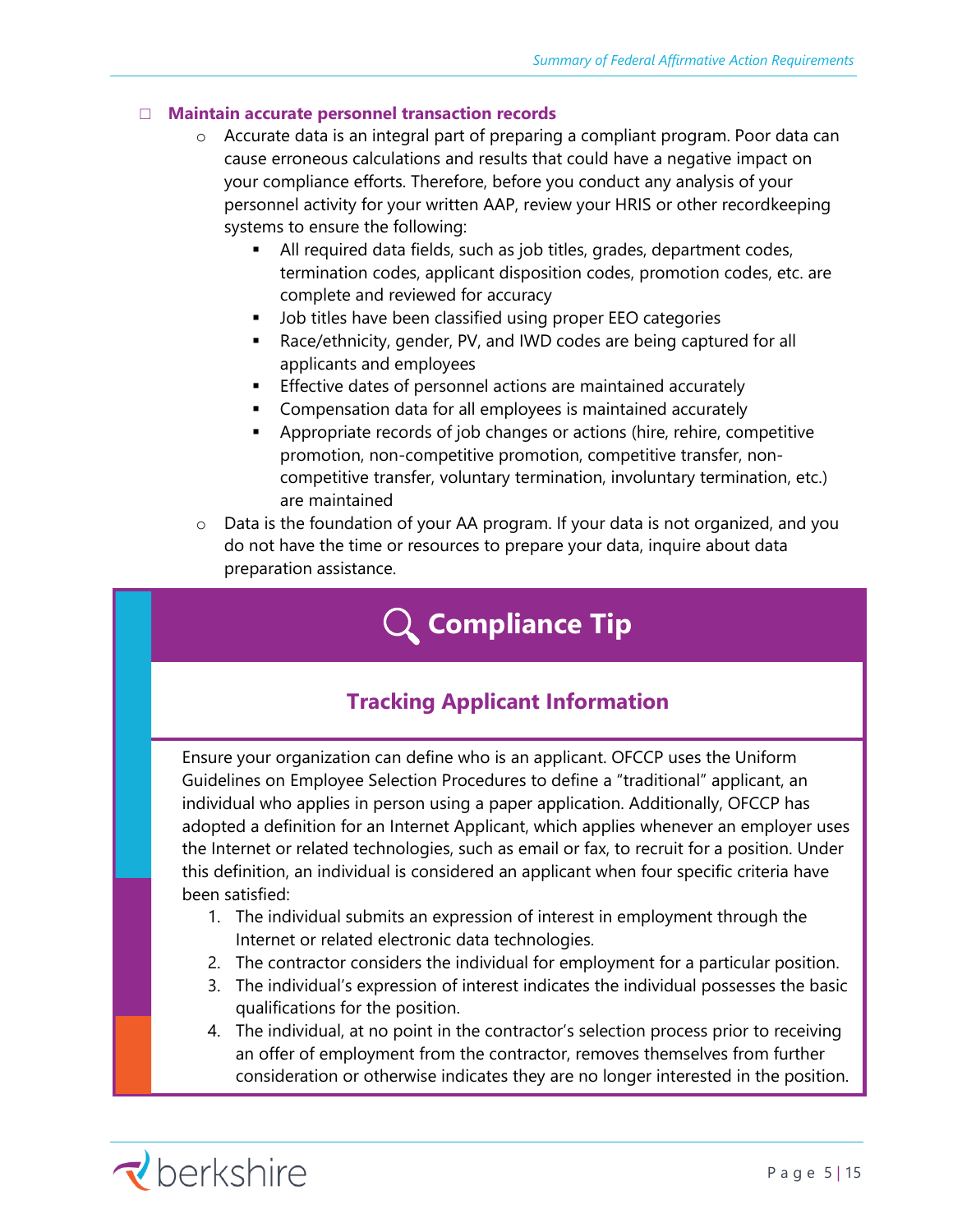## **Compliance Tip**

## **Tracking Applicant Information (continued)**

Detailed disposition codes should be used to identify which applicants should be included in the required analyses of hiring activity. Disposition codes should identify the reason each candidate was not selected (i.e. did not meet basic qualifications, not considered, withdrew from process, etc.) and the step of the hiring process where this decision was made (i.e. recruiter review, phone screen, interview, etc.)

Make sure you:

- **EXECT** Review your recruitment process to ensure race/ethnicity, gender, PV, and IWD status are being solicited from all applicants who meet the definition of an applicant.
- **•** Train staffing representatives and hiring managers on proper use of disposition codes and related recordkeeping.
- Notify third-party recruitment agencies and search firms of their obligations to track and maintain applicant data on your behalf. Review contracts with these agencies to require recordkeeping.
- **EXEDER** Consider investing in a software program or Internet based application to automate your applicant processes. If you do, provide an email or phone number as an alternative to the online application system to allow access to the application process for individuals who are unable to use an online process.
- □ **Ensure the Uniform Guidelines on Employee Selection Procedures are followed** The [Uniform Guidelines on Employee Selection Procedures \(UGESP\)](http://www.access.gpo.gov/nara/cfr/waisidx_03/29cfr1607_03.html) were designed to provide a framework for employers to use in determining the proper use of employment tests and other selection procedures. Consistent selection practices are a critical component to ensuring that your practices are nondiscriminatory. If you do not have a standardized selection process in place, develop procedures with the UGESP guidelines in mind—and establish them as policy. All selection procedures should be reviewed to ensure compliance with these guidelines.

### □ **Complete a written Executive Order 11246 AAP**

If you have at least 50 employees and a contract or subcontract of \$50,000 or more, a written AAP must be created annually for each establishment that has more than 50 employees.

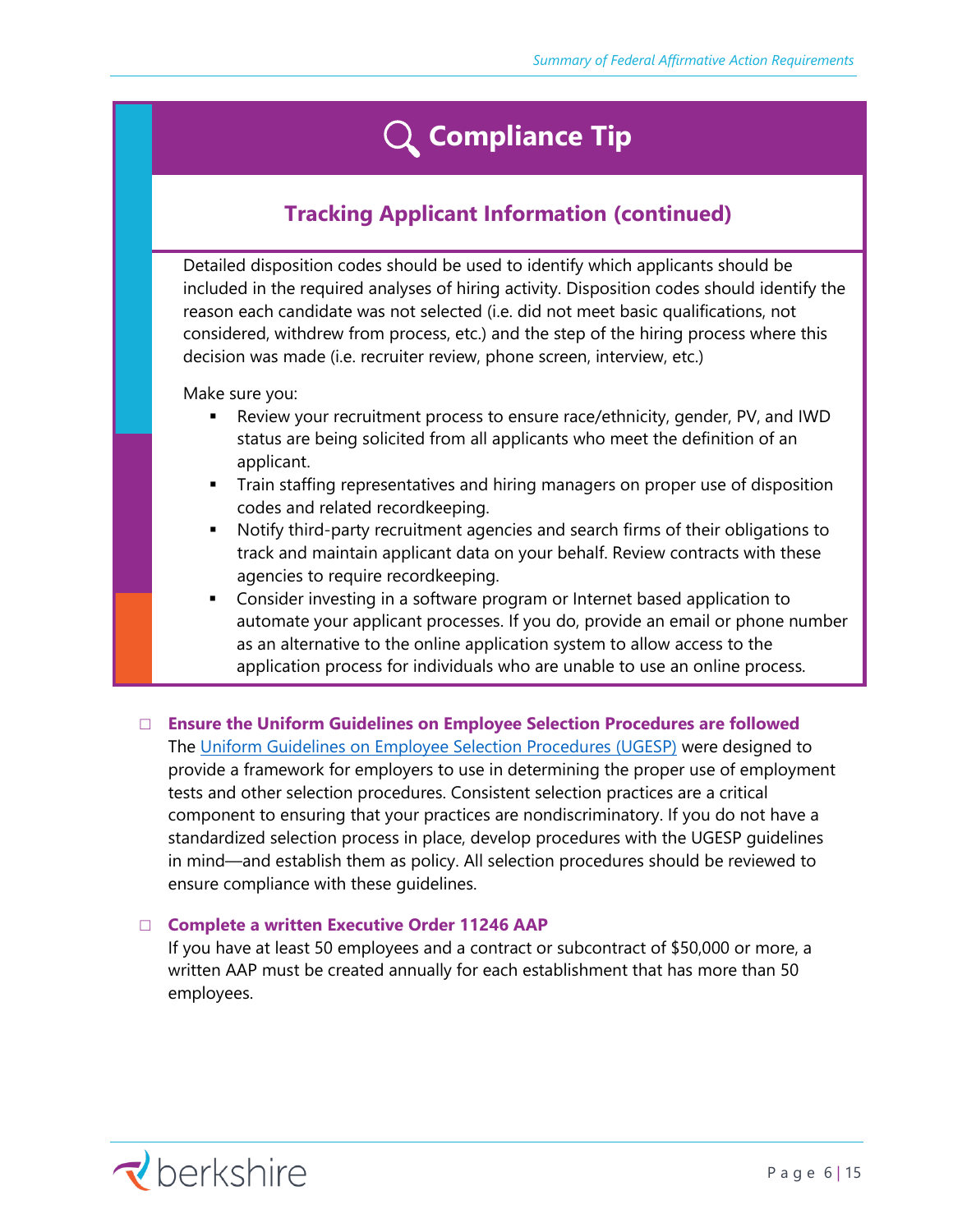As part of the written program you will need to take the following steps, among other requirements:

- Designate responsibility for the program
- Develop and disseminate an EEO/AA Policy
- Construct an organizational profile or workforce analysis
- Perform a job group analysis
- Determine availability of women and minorities for jobs in each job group
- Perform a utilization analysis by comparing the percentage of employees in each job group to their estimated availability
- Identify problem areas
	- **•** Detailed evaluation of the workforce by organizational unit or job group
	- Review of personnel activity for the prior one-year period to identify any selection disparities
	- Review of progress towards prior year placement goals
	- Evaluation of compensation systems
- Develop and implement action-oriented programs
- Develop and implement internal audit and reporting systems

### □ **Complete written AAPs for covered PV and IWDs**

If you have at least 50 employees and a covered contract (\$50,000 under Section 503 and \$150,000 under VEVRAA), you are required to develop and implement a written AAP for IWDs and PV on an annual basis. For both of these written AAPs you will need to take the following steps, among other requirements:

- Assign responsibility for implementation
- Develop an EEO/AA Policy for PV and IWD and disseminate internally and externally
- Train personnel involved in the recruitment, selection, promotion, evaluation, and discipline systems about the organization's EEO/AA policy
- Establish a schedule to review personnel practices to ensure that your processes allow for equal employment opportunity without regard to any protected basis
- Establish a schedule to review all job qualifications to determine if physical and mental job qualification standards are job related and do not screen out individuals with disabilities
- Provide reasonable accommodations to the physical and mental limitations of otherwise qualified individuals with disabilities, unless doing so poses an undue hardship on your business
- Develop procedures to ensure that individuals are not harassed because of their disability or protected Veteran status
- Set an annual PV hiring benchmark to establish a quantifiable method to measure progress towards equal employment opportunity
- Compare the representation of IWD in your workforce to an OFCCP established utilization goal for IWDs by each job group in your workforce, or for your entire workforce if you have fewer than 100 employees, and use the results of this analysis to evaluate the effectiveness of the AAP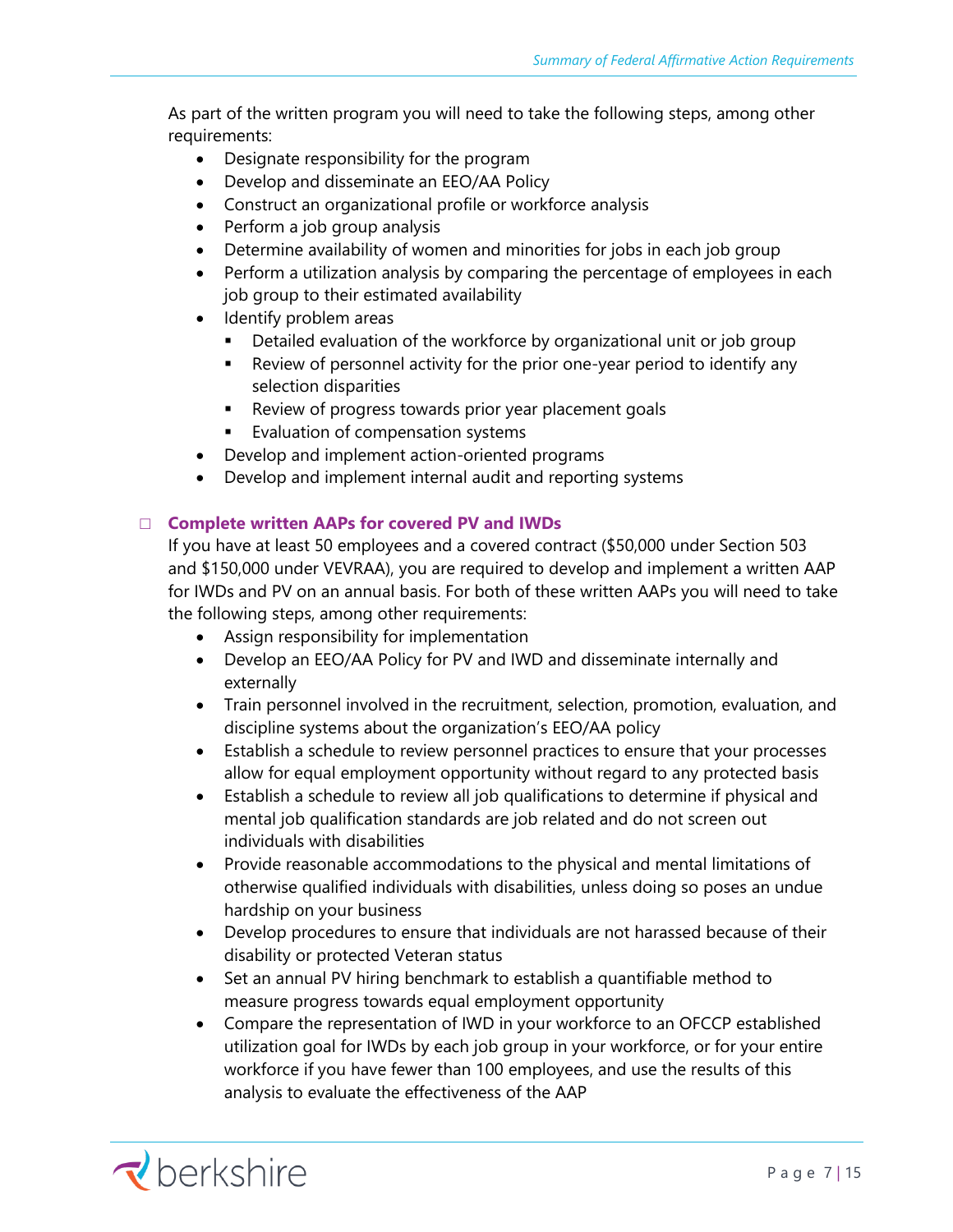- Collect, retain, and analyze the following metrics for applicants and hires:
	- The number of applicants who self-identified as PV and/or IWD
	- The total number of job openings and the total number of jobs filled
	- The total number of applicants for all jobs
	- The number of PV and IWD hired
	- The total number of applicants hired
- Conduct outreach and positive recruitment efforts for IWDs and PVs and prepare a written analysis of the effectiveness of those efforts on an annual basis
- Develop and implement an audit and reporting system
- □ **List jobs with the state or local employment service delivery system (ESDS) office**

Under VEVRAA, positions that will continue for more than three days, excluding executive and senior level manager positions and ones being filled from within, must be listed with the state or local ESDS office covering the location where the job will be located. Contractors must maintain documentation to show that they have satisfied their listing obligation for each covered position filled during a plan year.



### □ **Develop and implement action-oriented programs**

Develop and execute action-oriented programs designed to eliminate problems and accomplish stated goals and objectives. Be sure to make your AAP goals and related programs part of your human resources strategic objectives, and if possible, part of your corporate goals. Included in the narrative section of your written AAPs should be a discussion of the action-oriented programs you have put in place to address any problem areas. These programs need to be results oriented and should be evaluated for effectiveness on an annual basis.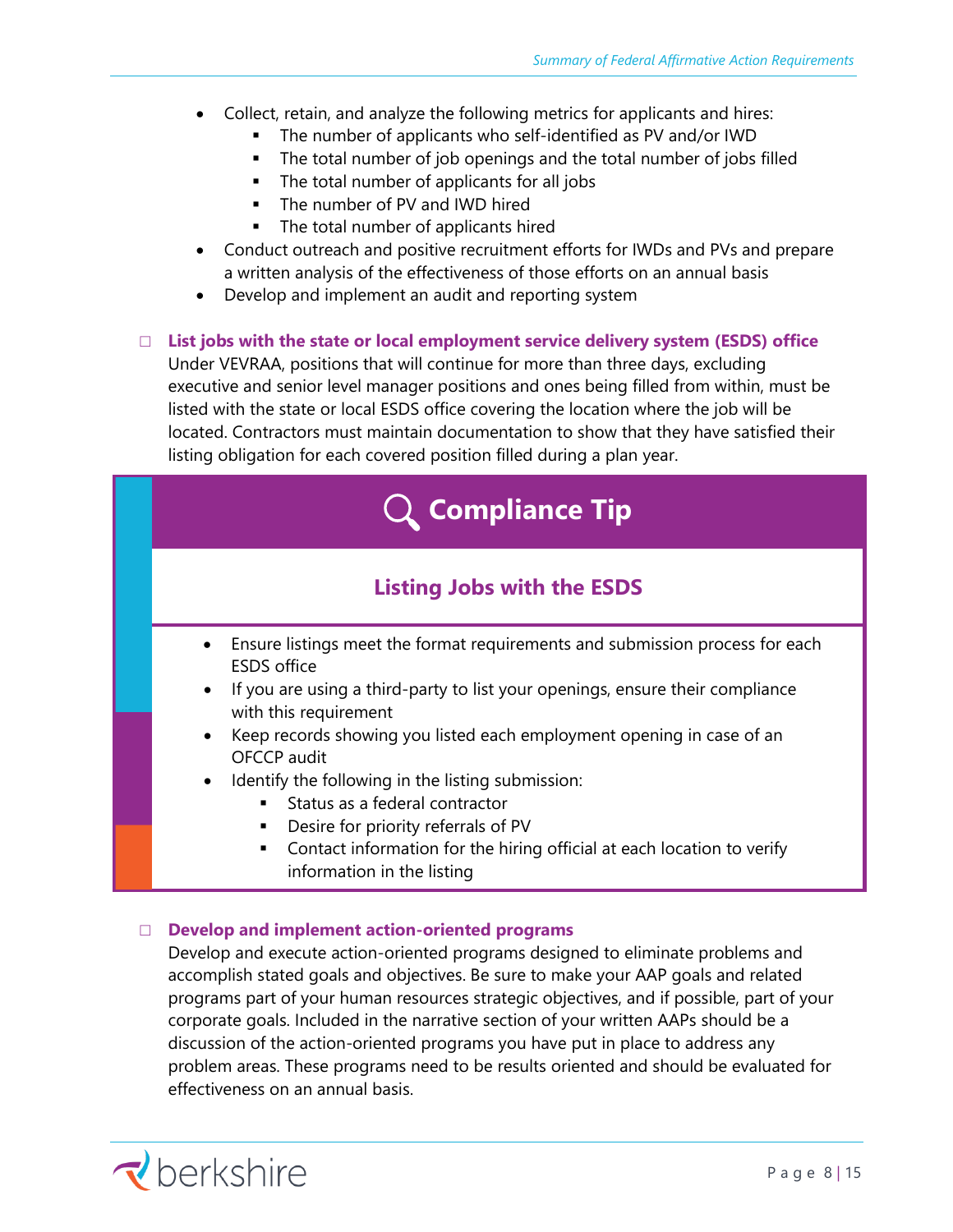### □ **Document all outreach communication and activities**

Throughout the year, you should maintain a log of all communications sent to colleges, universities, and other targeted recruitment sources. Document your organization's outreach programs, recruitment activities, and other community volunteer programs that demonstrate good faith efforts towards meeting your affirmative action obligations for women, minorities, PVs, and IWDs.

- Maintain documentation of every job listed or advertised
- Establish contact with agencies and organizations focused on placement for PVs, IWDs, women, and minorities
- Regularly assess the effectiveness of your outreach and recruitment activities—if they are not producing measurable results or qualified candidates, make adjustments or find alternative sources
- A written assessment of the effectiveness of your activities for PV and IWDs is required on an annual basis

### □ **Review job descriptions and job requirements**

Maintaining accurate job descriptions is an integral part of recruitment and hiring. Accurate job descriptions can assist you with listing basic requirements, describing the physical and mental requirements of the job, and providing a method for evaluating applicants. They can also be used in an assessment of reasonable accommodation. OFCCP may ask about the physical and mental requirements or medical restrictions for a position and if an employment medical exam or physical is required.

### □ **Review policy statements and processes**

Review your EEO Policy statement annually to ensure it is current and has the appropriate top-level executive support. If you have an employee handbook, verify it has the most recent policy updates and procedures. Annually review other policy statements and associated processes that cover non-discrimination, anti-harassment, family medical leave, maternity/paternity or caregiver leave, and reasonable accommodation for disability and religious observance.

### □ **Review reasonable accommodation process**

Establish or review your organization's process for considering reasonable accommodations for IWDs who request an accommodation. Provide a notice to applicants on your career page or other prominent location with information on how applicants may request an accommodation during the application process. The notice must contain contact information, such as a valid email address or phone number, and the name of the contact person. Provide methods and a process for employees to request accommodation at any time during their employment. Train staffing representatives and managers on actions to be taken when an accommodation request is made.

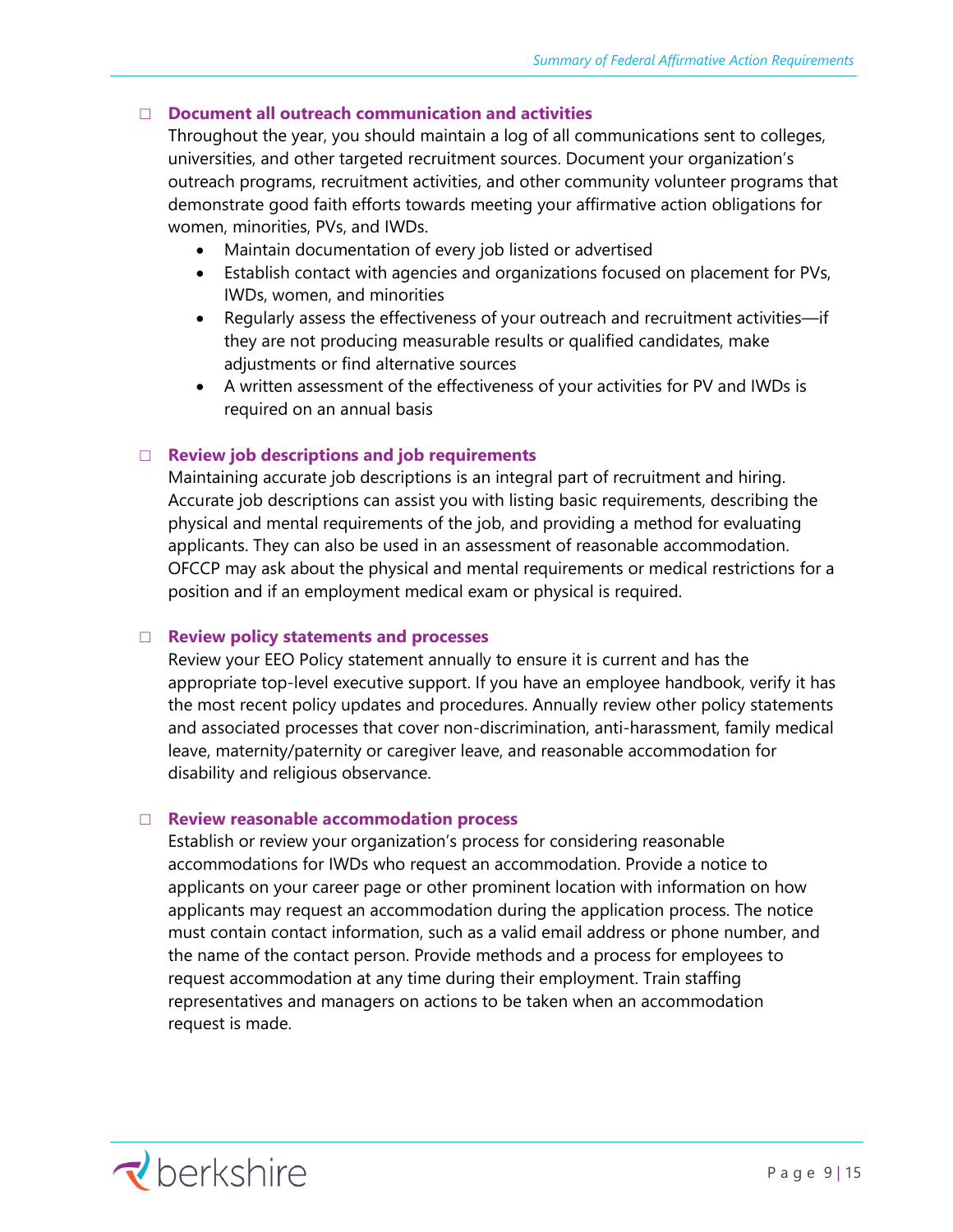### □ **Develop and implement an internal audit and reporting system**

In order to measure the effectiveness of your AAP, you must monitor progress to goals and assess adverse impact for employment decisions. The update program is used to evaluate progress made towards reaching placement goals set at the beginning of the program year. You are also required to report the results of your AAP to management and those involved in your selection processes. It is recommended you maintain a copy of the meeting agendas and place them in the exhibits section of the written AAP.

### □ **Incorporate EEO Clause into purchase orders and subcontracts**

Federal contractors must incorporate the EEO clauses in every subcontract or purchase order distributed to business partners working on government contracts. Contractors may incorporate this language by reference, but specific, bolded language must be used.

## **Compliance Tip**

### **Required Language for Subcontracts and Purchase Orders**

Specific, bolded language must be used when incorporating the EEO Clause into subcontracts, such as:

**Our organization is an equal opportunity employer and federal contractor or subcontractor. As applicable, the parties agree that they shall abide by the requirements of 41 CFR Section 60-1.4(a); 41 CFR Section 60-300.5(a); 41 CFR Section 60-741.5(a); and 29 CFR Part 471, Appendix A to Subpart A with respect to affirmative action program and posting requirements, and that these requirements are incorporated herein. Section 60-300.5 and 60-741.5 require that covered prime contractors and subcontractors ensure nondiscrimination and take affirmative action in employment to employ and advance qualified individuals without regard to their physical or mental disability and protected Veteran status.** 

### □ **Include EEO clause in solicitations and advertisements—EEO tagline**

As a covered employer, you are required to include the EEO clause in all solicitations and advertisements for employees.

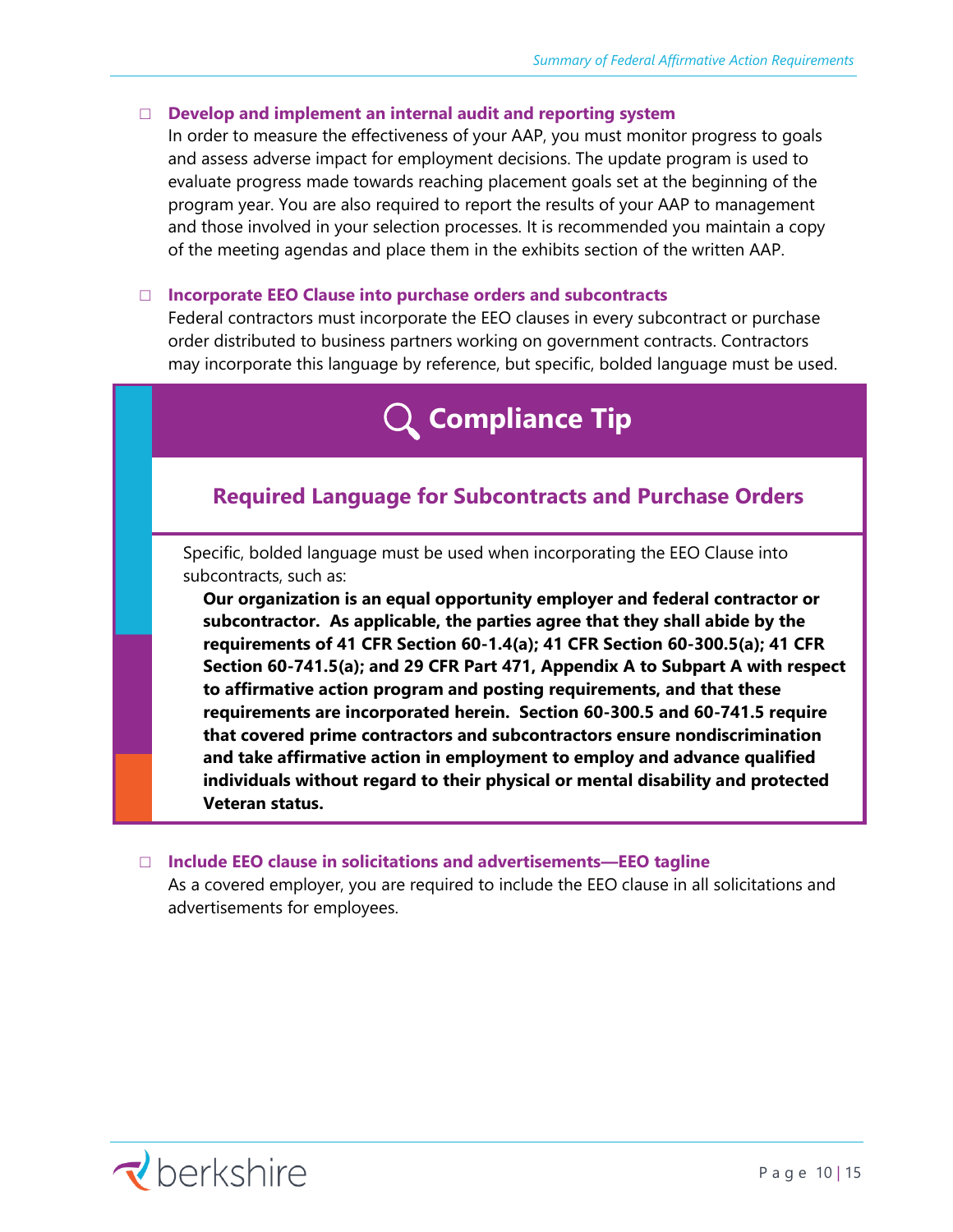## **Compliance Tip**

## **Creating an EEO Tagline**

OFCCP has specific rules for creating an EEO tagline. You must specifically reference Vets and Disabled in any tagline. It is not acceptable to use abbreviations such as: M/F/D/V, however, you may shorten Protected Veterans to Vet and individuals with disabilities to disability in your tagline. If your tagline references other protected traits, such as minorities or females, you must reference all of the protected traits. For online use, you should include this tagline on the 'home' recruitment screen, as well as on each individual job listing.

Acceptable EEO taglines include:

- Equal Opportunity Employer including Disability/Vets **OR**
- [Organization name] is an Equal Opportunity/Affirmative Action employer. All qualified applicants will receive consideration for employment without regard to sex, gender identity, sexual orientation, race, color, religion, national origin, disability, protected Veteran status, age, or any other characteristic protected by law.

You should maintain copies of employment ads or listings and recruitment materials with your written AAP as the OFCCP often asks for this material during a compliance review.

### □ **Notify labor unions, worker representatives, and referral sources**

Once a year, you must notify each labor union with which you have a collective bargaining agreement, or other worker representatives (including temporary staffing firms) with whom you have a contract, of your organization's commitment to EEO and affirmative action. You also should notify referral sources of your EEO and affirmative action policy and ask that they refer qualified applicants of diverse backgrounds to you. Contractors also are required to provide written notification of their EEO/AA policy to all subcontractors, vendors and suppliers, requesting appropriate action on their part.

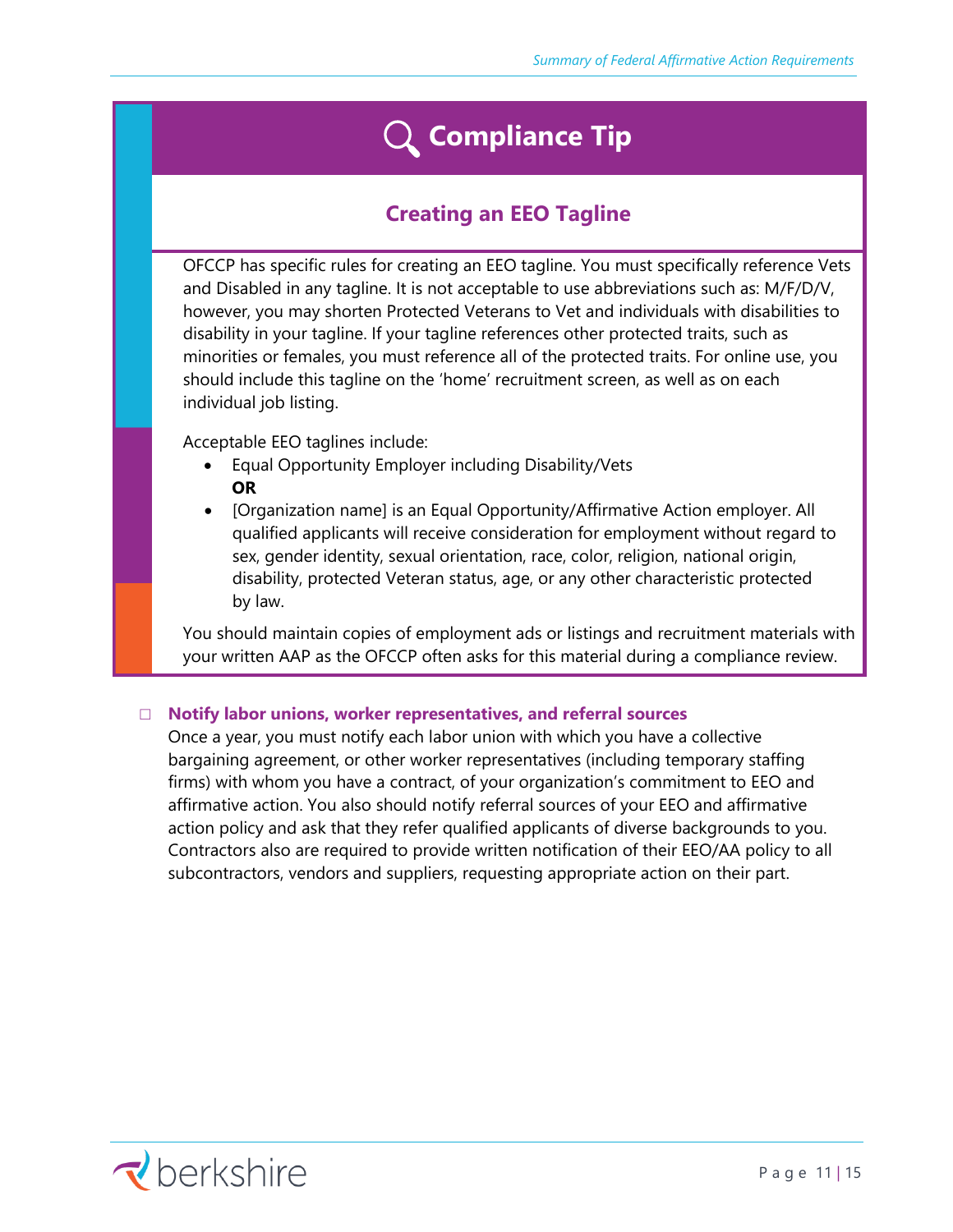### □ **Comply with record retention requirements**

If you have more than 150 employees or have a contract of \$150,000 or more, the minimum record retention period under Executive Order 11246 is two years from the date the record was created or the date of the personnel action involved; otherwise the record retention requirement is one year. Under VEVRAA and Section 503, the record retention period is three years for assessments of external outreach and recruitment, the PV hiring benchmark, and the specific hiring data that must be maintained under these regulations. The Section 503 and VEVRAA regulations require that all other records be maintained for two years if you have more than 150 employees or have a contract of \$150,000 or more, and one year if you do not meet these requirements. Also, if an existing AAP comes under an audit, then related records must be maintained until a final decision is provided in the audit.

#### □ **Display EEO poster**

The "EEO is the Law" poster must be posted in conspicuous places used by employees and applicants—such as on bulletin boards in lunchrooms and on any online application system. The latest version of the poster, and any supplements, is available at no cost from a link on OFCCP's website.

#### □ **Post Executive Order 13665 Pay Transparency Nondiscrimination Statement**

Covered contracts entered into or modified after January 11, 2016 include a requirement to post a required nondiscrimination statement regarding pay transparency. The statement, including certain required language summarized [here,](http://www.dol.gov/ofccp/PayTransparency.html) must be conspicuously posted for employees and applicants. In addition, the statement must be incorporated into employee handbooks and manuals.

### *Other Obligations for Federal Contractors*

There are other employment-related rules that may apply to covered federal contractors and subcontractors. Some of those requirements are included here for your reference.

### □ **Display Executive Order 13496 Poster**

Under Executive Order 13496, enforced by the OFCCP and the Department of Labor's Office of Labor-Management Standards, federal contractors are required to post a notice discussing employees' rights to form, join, and assist a union, to bargain collectively with their employer, and to engage in or refrain from concerted activity regardless of current union or non-union status. The notice must be posted in conspicuous places in plants and offices where covered employees engage in activities relating to the performance of covered contracts, including all places where notices to employees are customarily posted both physically and electronically. More information, including a free, downloadable version of the required notice, is available [here.](http://www.dol.gov/olms/regs/compliance/EO13496.htm)

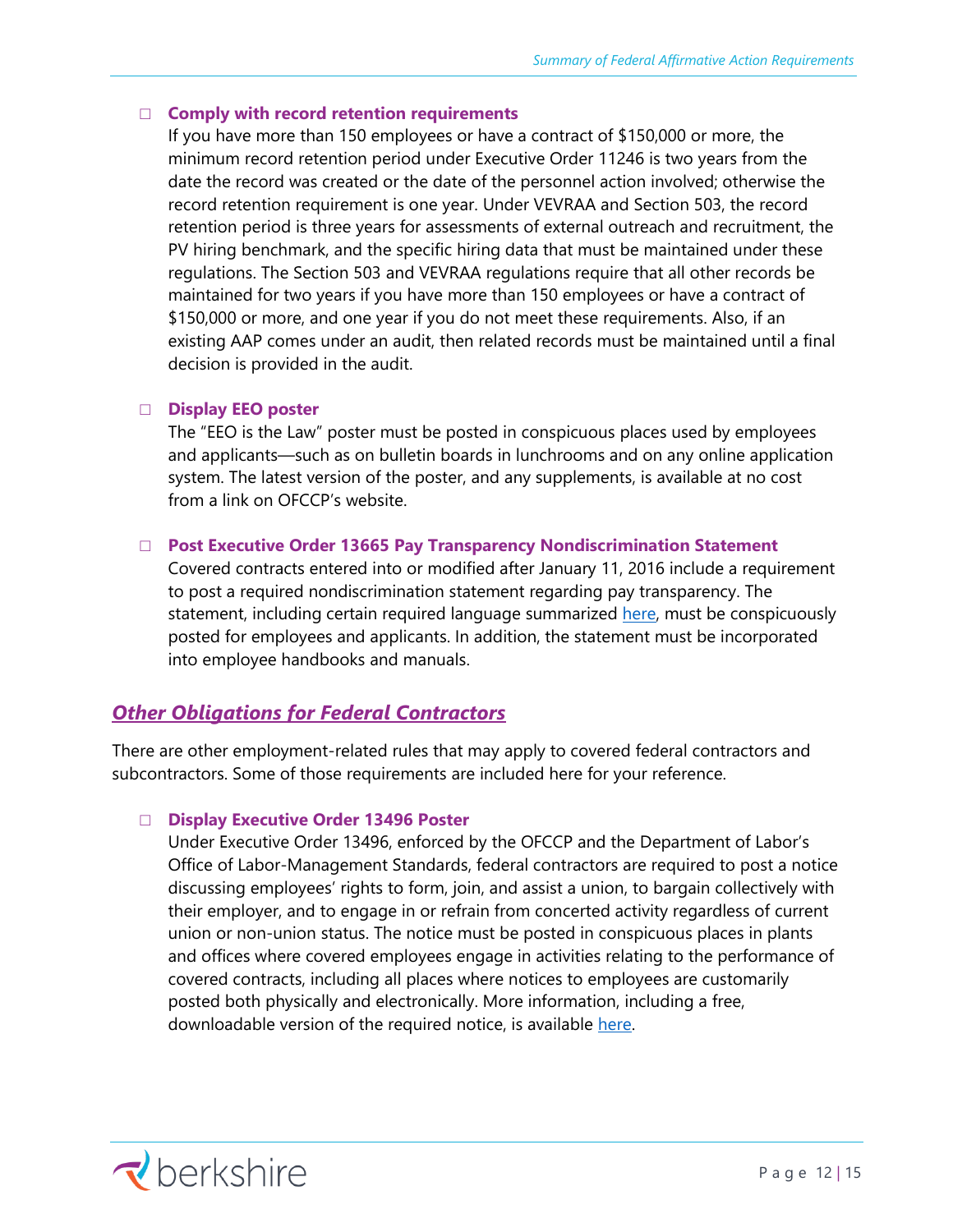### □ **Display Executive Order 13658 Notice**

Executive Order 13658 sets a minimum wage for workers supporting certain federal contracts and subcontracts entered into or modified after January 1, 2015. The Secretary of Labor is required to determine the Executive Order minimum wage rate yearly, and publish this wage rate at least 90 days before the wage is to take effect. Contractors should review new bids and government contracts carefully to determine whether the minimum wage requirement will apply, and develop procedures for including the required language in any subcontracts. Covered employers must notify all workers of the applicable minimum wage rate. A copy of the notice may be obtained [here.](http://www.dol.gov/whd/regs/compliance/posters/mw-contractors.pdf)

### □ **Complete and submit the appropriate EEO-1, EEO-4 or EEO-5 Report annually**

- Private employers with 100 or more employees must complete and file EEO-1 reports each year. Federal contractors with covered government contracts are required to file this annual report if they have 50 or more employees. More detailed information is available [here.](http://www.eeoc.gov/employers/eeo1survey/index.cfm)
- The EEO-4 applies to covered state and local governments and is filed on odd numbered years. The EEO-5 applies to covered elementary/secondary school districts and is filed on even numbered years. More detailed information is available on the EEOC website [here.](http://www.eeoc.gov/employers/reporting.cfm)

### □ **Complete and submit the VETS-4212 Report annually**

Covered federal contractors must file a VETS-4212 report each year. More information about the VETS-4212 report is available [here.](https://www.dol.gov/agencies/vets/programs/vets4212)

### □ **Use E-Verify to confirm employment eligibility**

E-Verify is a federal program that allows employers to electronically confirm a person's employment eligibility to work in the United States. As a result of Executive Order 13465, the Federal Acquisition Regulations (FAR) were amended to require federal contractors with contracts issued after September 2009 to use E-Verify. In addition to using E-Verify, additional posters and subcontractor notifications are required. Use this link to find out more about [E-Verify.](http://www.uscis.gov/e-verify)

#### □ **Comply with Executive Order 13627 requirements**

Contractors who are awarded a procurement contract of any value solicited after March 1, 2015 must develop and disseminate a policy against human trafficking, to include a complaint process and subcontractor notification. Certain contractors also must develop a detailed compliance plan and certification process. More information about the compliance requirements regarding human trafficking applicable to federal contractors can be found on the DOL website [here.](http://www.dol.gov/asp/policy-development/trafficking.htm)

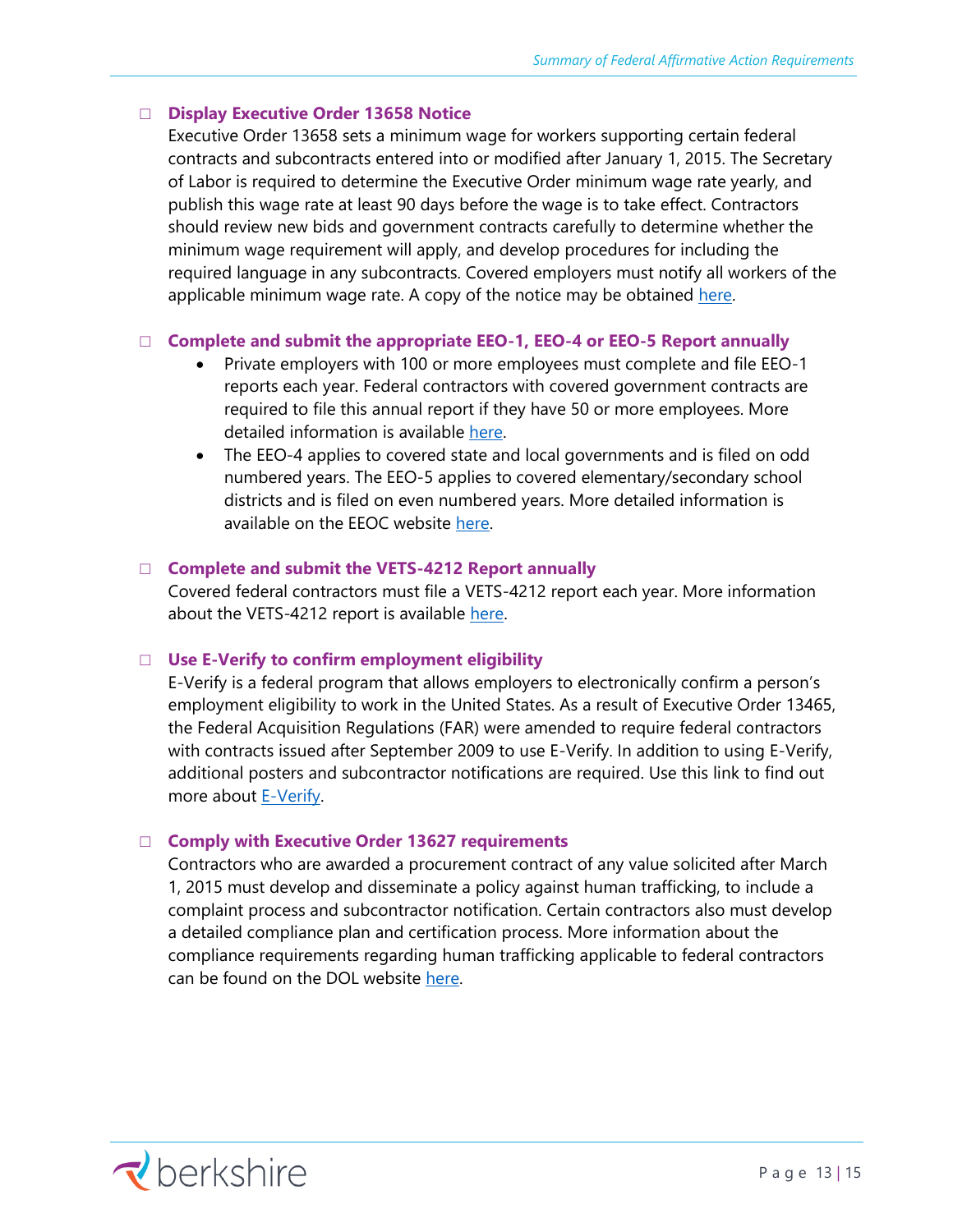### □ **Report subcontract awards and executive compensation**

The Federal Funding Accountability and Transparency Act (FFATA) was signed on September 26, 2006 and requires information on federal contract awards be made available to the public in a searchable website, [www.USASpending.gov.](file:///C:/Users/lynnc/AppData/Local/Microsoft/Windows/INetCache/Content.Outlook/Y34Z0736/www.USASpending.gov) As a result of this Act, contractors are required to report subcontract award data and total compensation of the five most highly compensated executives of the contractor and subcontractors. The required clause appears in applicable contracts of \$25,000 or more awarded after October 2010. Guidance on this reporting requirement can be found [here.](https://www.fsrs.gov/)

### □ **Comply with The Fair Chance Act**

The Fair Chance Act, enacted as part of the National Defense Authorization Act for Fiscal Year 2020, prohibits, with limited exceptions, federal contractors from inquiring about the criminal history of an applicant for a position related to work under a federal contract until after a conditional job offer is extended. This new requirement goes into effect December 20, 2021 and will apply to federal contracts awarded pursuant to solicitations issued after that date.